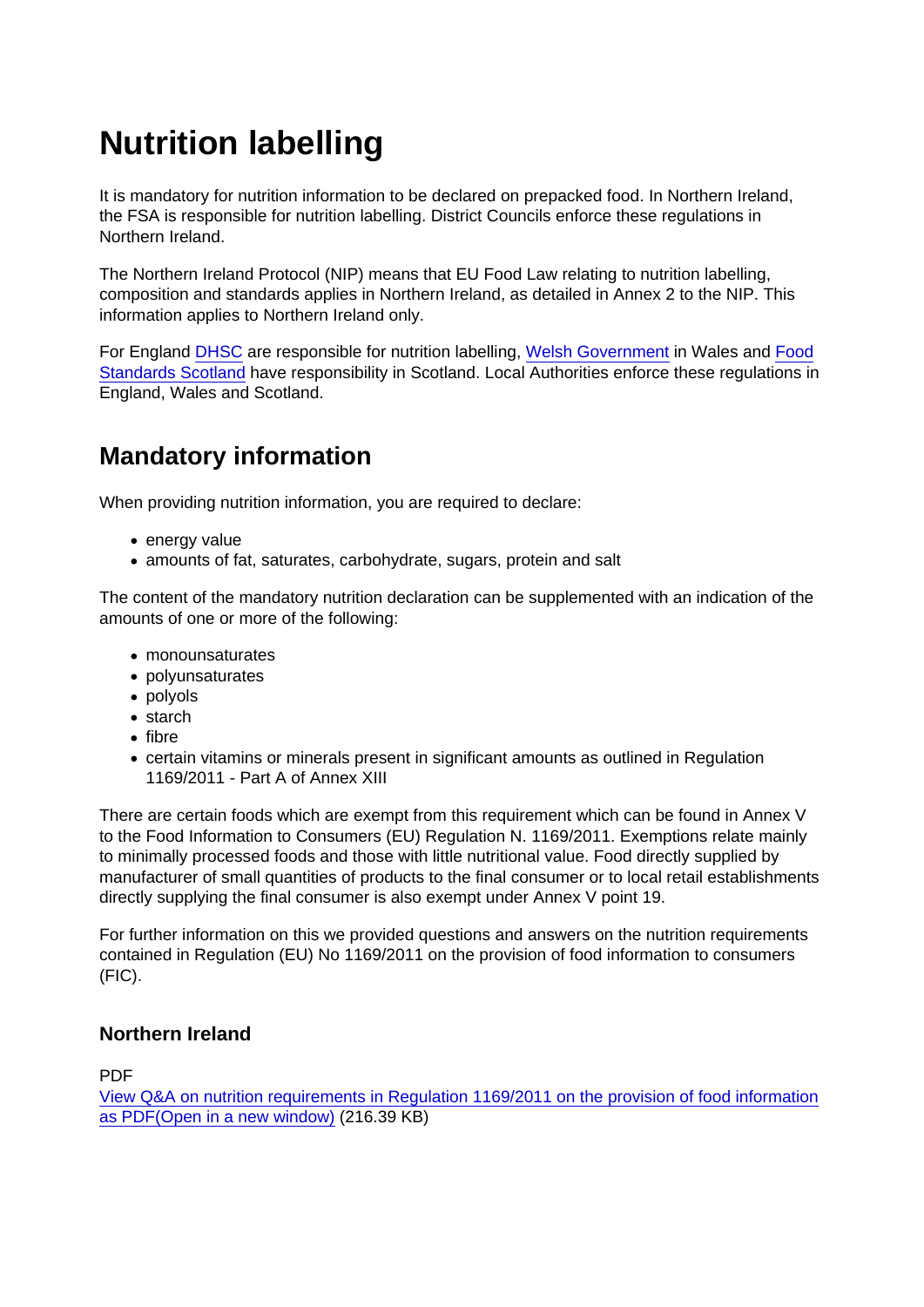Applies to Northern Ireland only, for England [DHSC](https://www.gov.uk/guidance/food-labelling-giving-food-information-to-consumers) are responsible for nutrition labelling, [Welsh](https://gov.wales/nutrition-food-safety) [Government](https://gov.wales/nutrition-food-safety) in Wales and [Food Standards Scotland](https://www.foodstandards.gov.scot/business-and-industry/safety-and-regulation/labelling) have responsibility in Scotland. Local Authorities enforce these regulations in England, Wales and Scotland.

# Presentation of nutrition information

Nutrition information should be presented in the following way:

- in tabular format with the numbers aligned
- where space does not permit, the declaration may appear in linear format
- energy value must be expressed in kilo joules (kJ) and kilo calories (kcal) and the amount of the nutrients must be expressed in grams (g)
- all elements must be included next to each other. The elements must be presented together in a clear format and, where appropriate, in the order of presentation provided for in Annex XV to EU FIC. Nutrition information must be expressed per 100 g/ml, using the measurement units specified in Regulation 1169/2011
- vitamins and minerals must be expressed per 100g/ml and as a percentage of the reference intake (RI)

### Calculation of nutrient values

The legislation allows for different methods of calculating the nutrient values. It does not necessarily require laboratory analysis and it may be possible for a food business operator to calculate the values themselves depending on the type of product.

Declared values must be based on:

- manufacturer's analysis of the food
- calculation from the known or actual average values of the ingredients used
- calculation from generally established and accepted data

The declared values in the nutrition table are average values to take into account of the natural variation in foods. The European Commission produced [guidance on tolerances for the control of](https://ec.europa.eu/food/safety/labelling_nutrition/labelling_legislation_en) [compliance of nutrient values declared on a label](https://ec.europa.eu/food/safety/labelling_nutrition/labelling_legislation_en) with EU legislation.

The nutrient values must be for the food as sold. Where appropriate the information may relate to the food after preparation-when sufficiently detailed preparation instructions must be given and the information should relate to the food as prepared for consumption.

Conversion factors for the calculation of the energy value are given in Annex XIV of 1169/2011

#### Northern Ireland

PDF

[View Leaflet on nutrition labelling requirements under Regulation 1169/2011 as PDF\(Open in a](https://www.food.gov.uk/sites/default/files/media/document/nutritionlabellinginformationleaflet.pdf) [new window\)](https://www.food.gov.uk/sites/default/files/media/document/nutritionlabellinginformationleaflet.pdf) (371.15 KB)

### Front of pack nutritional labelling

Where nutrition information is declared on the label, certain nutrients can be repeated in the principal field of vision usually on the front of the food packaging. This information is voluntary.